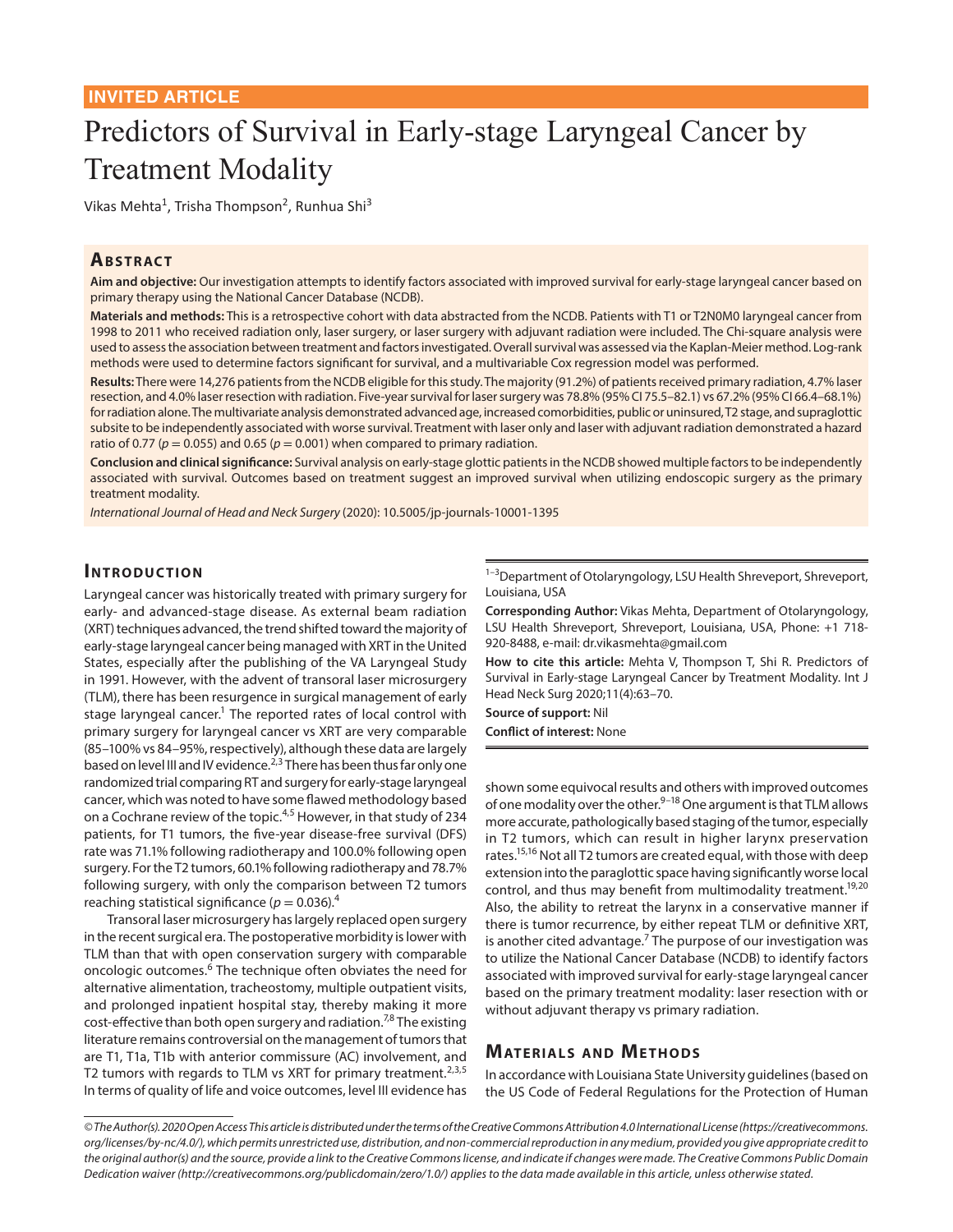Subjects), the LSU Health Shreveport institutional review board approval was not needed or sought for our analysis. The NCDB is a hospital-based cancer registry that is jointly maintained by the American College of Surgeons and the American Cancer Society. The database accounts for approximately 70% of the cancer cases in the United States with more than 1,500 accredited programs, and standardizes data elements for patient demographics, tumor characteristics including stage and site-specific variables, zip codelevel socioeconomic factors, facility characteristics, and insurance status. The hospital registries update the vital status (survival) in five-year increments.

Patients diagnosed with T1 or T2N0M0 laryngeal squamous cell carcinoma (SCCA) from 1998 to 2006 and followed up to end of 2011 who had received either radiation only, laser surgery, or laser surgery and adjuvant radiation were included in the analysis. Exclusion criteria were any patients who received chemotherapy or those with a primary subglottic SCCA. Subglottic cancer was excluded as TLM has not been widely used to treat this subsite of laryngeal SCCA. Descriptive data were gathered and further subdivided by treatment modality for the following characteristics: sex, age, race, comorbidity score, payer status, income, distance from treating facility, facility type, T-stage, margin status, and primary site. For analysis purposes, age was divided into four subcategories: 18–49, 50–64, 65–74, and 75+. Race was aggregated into white, black, and other. Margin status for patients undergoing TLM was segregated into negative, gross residual tumor, microscopic residual disease not visible to the naked eye, microscopic disease with residual tumor noted, and unknown. The primary site was glottis, supraglottis, or larynx not otherwise specified (NOS). Facilities were classified based on the NCDB classification into community facilities, comprehensive cancer centers, academic centers, and other. Community facilities treat at least 300 cancer patients annually and have a full range of cancer care services. Comprehensive cancer centers are facilities that offer the same range of services as the community facilities but treat at least 750 patients with cancer annually and conduct weekly cancer conferences. Academic facilities have residency programs and ongoing cancer research.

## **STATISTICAL ANALYSIS**

The Chi-square analysis was used to test for differences among the treatment modalities for factors investigated in this study. Three and five-year overall survival were estimated using the Kaplan-Meier method, and directed adjusted median overall survival and adjusted survival curves were estimated by using multivariate cox regression. Log-rank methods were used to determine those factors significant for survival and those significant factors were employed within a multivariable Cox regression model to determine factors independently associated with survival. Statistical analyzes were performed with the statistical software SAS 9.4 (SAS Institute Inc., Cary, North Carolina).

# **RESULTS**

Data points were collected on 14,276 patients from NCDB with early-stage laryngeal cancer who met the inclusion and exclusion criteria. The significant majority (91.2%, *p* < 0.0001) of patients received primary XRT. Only 4.7% (*n*= 669) of the patients had a laser resection, and 4.0% (*n*= 570) were laser resection with XRT. Table 1 lists the patient demographics and socioeconomic characteristics by treatment group. The majority of patients were white males, over the age of 50, with no comorbidities and Medicare or private

insurance. Black patients were proportionally less likely to receive primary treatment with TLM than white patients ( $p = 0.012$ ). Patients with higher comorbidities (score  $= 2$ ) were more likely to receive laser surgery than those with a score of 0 or 1 (*p* < 0.001). Less patients in the group treated with primary TLM underwent radiation in the latter half of the study time period 2003–2006 when compared to the first half 1998–2002 ( $n = 169$  vs 401, respectively). As income level and distance from the treating facility increased, so did the rates of primary TLM ( $p = 0.034$  and  $p < 0.001$ , respectively). While the majority of patients were treated at comprehensive cancer centers ( $n = 7,952$ ), proportionally the highest rates of laser resection were in the academic centers (11.3 vs 7.3%).

Table 2 shows the tumor characteristics by treatment modality. Transoral laser microsurgery was utilized mainly for T1/T1a tumors while T2 tumors proportionally underwent primary XRT. Very few patients were diagnosed with T1b tumors. Patients with microscopic residual tumor that was visible surgically underwent adjuvant XRT the majority of the time. The majority of the tumors were glottic (76.8%) and, proportionally, supraglottic tumors were less likely to be treated with primary TLM than glottic (*p* < 0.0001).

The 3- and 5-year overall survival (OS) for the entire cohort was 79.1 and 68%, respectively (Table 3). Glottic SCCA had a 3- and 5-year OS of 82.3 (95% CI = 81.5–83%) and 71.9% (95% CI = 71.0–72.8%), while supraglottic tumors had a 3- and 5-year OS of 67.8% (95%  $CI = 66.0 - 69.6%$ ) and 53.9% (95%  $CI = 51.9 - 55.9%$ ), respectively.

Irrespective of treatment modality, patients with private insurance had a median OS of 13.01 years compared with Medicare (6.45 years), Uninsured (11.14 years), and Medicaid (8.3 years). Median OS for T1 was significantly greater than T2, with 5-year survival of 71.6% for T1 vs 56.4% for T2 disease. Glottis primary site had 5-year survival of 71.9% compared with supraglottis with 5-year survival of 53.9% (*p* < 0.001). The univariate analysis demonstrated improved median OS for patients treated with either treatment modality at an academic center (*p* < 0.0006). Overall survival for laser vs laser + XRT was 10.35 and 10.55 years, respectively, compared with 8.68 years for XRT only (*p* < 0.001). Additionally, the univariate analysis revealed a median OS of 9.89 years for glottic lesions vs 5.66 years for supraglottic lesions (*p* < 0.0001) (Table 4). Multivariate analysis demonstrates a hazard ratio of 1.55 (*p*< 0.0001) for T2 lesions when compared to T1 (including T1a and T1b) lesions (Table 5). Increased age and decreased income were also associated with poorer overall survival. Significant disparities were seen with payer source where Medicaid, Medicare, and the Uninsured all demonstrated increased HR of 1.73 (95% CI = 1.52–1.97), 1.32 (95% CI = 1.22–1.43), and 1.41  $(95\% CI = 1.20-1.66)$ , respectively, when compared to patients with private insurance (*p* < 0.0001). Supraglottic lesions showed a 1.73 times increased risk of mortality when compared to glottic lesions (95% CI 1.62–1.86,  $p < 0.0001$ ). When controlling for all significant factors, those patients treated with laser only had a 0.77 hazard ratio compared to those treated with primary radiation, although this did not achieve statistical significance at the *p*≤ 0.05 level (95% CI 0.57–1.01,  $p = 0.055$ ). The patients who were treated with laser resection followed by adjuvant radiation demonstrated a reduction in mortality (HR = 0.65, 95% CI 0.5–0.84, *p*= 0.001) when compared to radiation alone (Fig. 1).

## **Dis c u s sio n**

Overall, our results showed an improved overall survival for patients treated with laser surgery  $\pm$  adjuvant therapy when compared to primary radiation therapy (Fig. 1). However, when controlling for

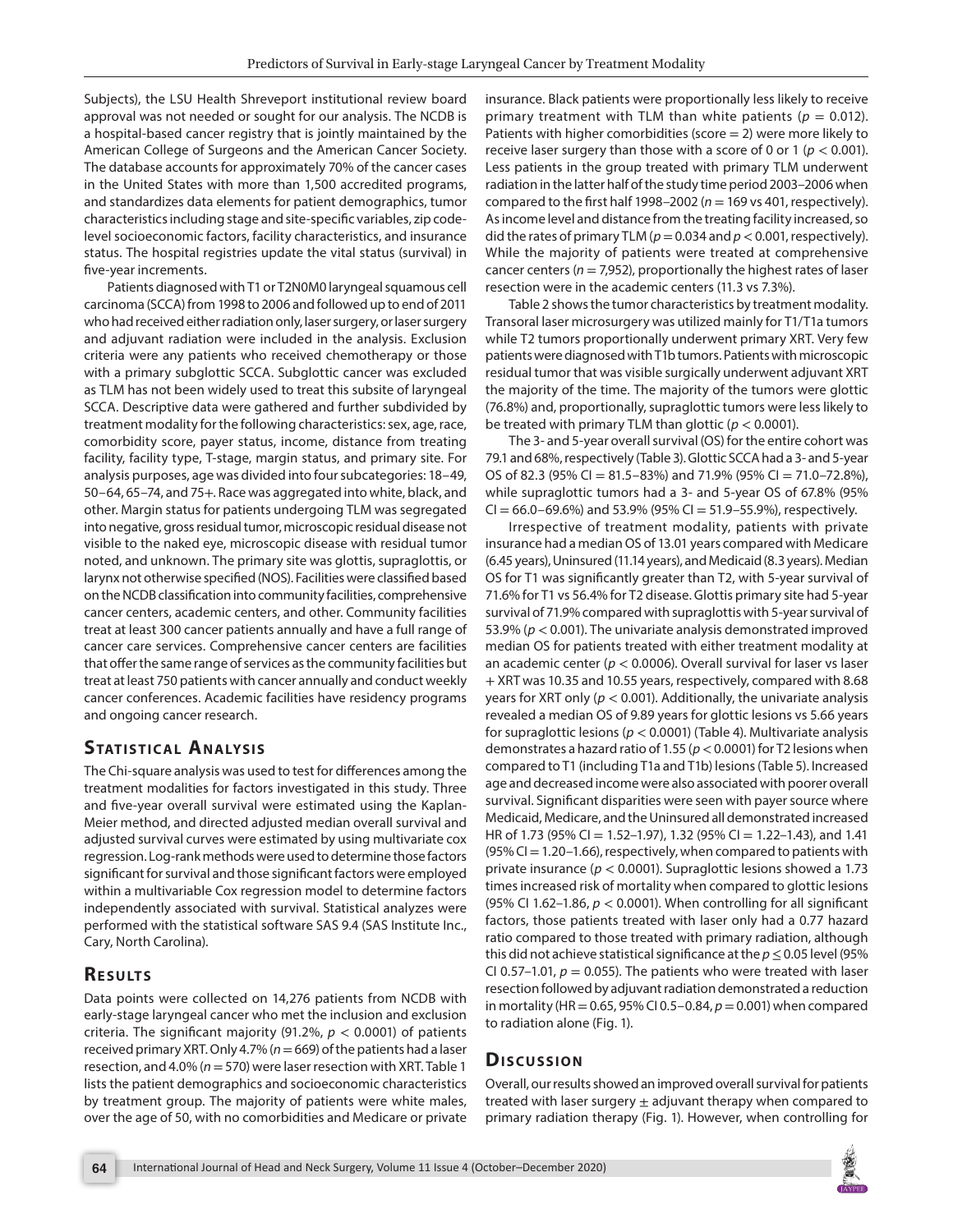|  |  | Predictors of Survival in Early-stage Laryngeal Cancer by Treatment Modality |  |
|--|--|------------------------------------------------------------------------------|--|
|  |  |                                                                              |  |

|                   |                    |        | Radiation only |              | Laser only |     | $Laser + radiation$ |          |
|-------------------|--------------------|--------|----------------|--------------|------------|-----|---------------------|----------|
|                   |                    | n      | (%)            | $\mathsf{n}$ | (% )       | n   | (%)                 | p values |
| Sex               | Male               | 10,697 | 91.33          | 552          | 4.71       | 463 | 3.95                | 0.8366   |
|                   | Female             | 2,340  | 91.26          | 117          | 4.56       | 107 | 4.17                |          |
| Age group         | $18 - 49$          | 1,344  | 91.87          | 73           | 4.99       | 46  | 3.14                | 0.0075   |
|                   | $40 - 64$          | 5,106  | 92.08          | 247          | 4.45       | 192 | 3.46                |          |
|                   | $65 - 74$          | 3,876  | 90.99          | 190          | 4.44       | 195 | 4.58                |          |
|                   | $75+$              | 2,711  | 90.13          | 161          | 5.32       | 137 | 4.55                |          |
| Race              | White              | 11,419 | 91.06          | 602          | 4.8        | 519 | 4.14                | 0.0121   |
|                   | Black              | 1,457  | 93.64          | 57           | 3.66       | 42  | 2.7                 |          |
|                   | Others             | 161    | 89.44          | 10           | 5.56       | 9   | 5                   |          |
| Charlson          | 0                  | 4,686  | 92.28          | 244          | 4.81       | 148 | 2.91                | < 0.0001 |
|                   | $\mathbf{1}$       | 640    | 92.35          | 40           | 5.77       | 13  | 1.88                |          |
|                   | $\overline{2}$     | 188    | 89.1           | 15           | 7.11       | 8   | 3.79                |          |
|                   | Unknown            | 7,523  | 90.7           | 370          | 4.46       | 401 | 4.83                |          |
| Payer status      | Uninsured          | 489    | 94.58          | 13           | 2.51       | 15  | 2.9                 | 0.0496   |
|                   | Private            | 5,335  | 91.51          | 272          | 4.67       | 223 | 3.83                |          |
|                   | Medicaid           | 626    | 92.33          | 32           | 4.72       | 20  | 2.95                |          |
|                   | Medicare           | 6,151  | 90.7           | 337          | 4.97       | 294 | 4.34                |          |
|                   | Unknown            | 436    | 92.96          | 15           | 3.2        | 18  | 3.84                |          |
| Year of diagnosis | 1998-2002          | 7,523  | 90.7           | 370          | 4.46       | 401 | 4.83                | < 0.0001 |
|                   | 2003-2006          | 5,514  | 92.18          | 299          | 5          | 169 | 2.83                |          |
| Income            | 30k                | 2,223  | 92.16          | 101          | 4.19       | 88  | 3.65                | 0.0342   |
|                   | $30 - 34k$         | 2,637  | 91.85          | 136          | 4.74       | 98  | 3.41                |          |
|                   | $35 - 45k$         | 3,618  | 91.71          | 172          | 4.36       | 155 | 3.93                |          |
|                   | $46 + k$           | 3,932  | 90.14          | 227          | 5.2        | 203 | 4.65                |          |
| <b>Distance</b>   | $<$ 10 mile        | 7,096  | 92.64          | 261          | 3.41       | 303 | 3.96                | < 0.0001 |
|                   | 10-24 mile         | 3,124  | 91.45          | 153          | 4.48       | 139 | 4.07                |          |
|                   | 25-49 mile         | 1,529  | 90.37          | 95           | 5.61       | 68  | 4.02                |          |
|                   | 50-99 mile         | 578    | 85             | 73           | 10.74      | 29  | 4.26                |          |
|                   | $100+$ mile        | 223    | 75.59          | 61           | 20.68      | 11  | 3.73                |          |
| Facility type     | Comm CP            | 1,653  | 93.5           | 59           | 3.34       | 56  | 3.17                | < 0.0001 |
|                   | Comp CP            | 7,374  | 92.73          | 237          | 2.98       | 341 | 4.29                |          |
|                   | Acad CP            | 3,452  | 87.73          | 340          | 8.64       | 143 | 3.63                |          |
|                   | Other CP           | 558    | 89.86          | 33           | 5.31       | 30  | 4.83                |          |
| Facility          | Same facility      | 7,596  | 89.05          | 500          | 5.86       | 434 | 5.09                | < 0.0001 |
|                   | Different facility | 5,441  | 94.69          | 169          | 2.94       | 136 | 2.37                |          |
| <b>Delays</b>     | $0 - 7$            | 465    | 35.58          | 345          | 26.4       | 497 | 38.03               | < 0.0001 |
|                   | $8 - 30$           | 7,754  | 97.28          | 162          | 2.03       | 55  | 0.69                |          |
|                   | $31 +$             | 4650   | 97.02          | 130          | 2.71       | 13  | 0.27                |          |

**Table 1:** Descriptive statistics of patient's demographic and socioeconomic status by treatment group

all significant factors, those patients who were treated with laser surgery alone did not achieve a statistically significant reduction in mortality when compared to those treated with radiation alone. These results highlight the conflicting evidence that is available regarding primary treatment for laryngeal cancer.

With comparable survival outcomes between treatment modalities, there is increasing importance of understanding other patient and tumor characteristics that affect outcomes. Chen et al.<sup>21</sup> examined survival outcomes in patients with laryngeal cancer that were treated at high-volume vs low-volume treatment facilities. This study demonstrated that in 11,110 patients, those treated at high-volume facilities had improved survival over those treated at low-volume facilities. Additionally, these authors observed that in

this large patient group, those undergoing surgical treatment for early-stage laryngeal cancer had significantly better 5-year survival rate at 68% compared with 59% in those undergoing primary radiation therapy.<sup>21</sup> This is one of the few large-scale studies to report a survival advantage for those patients undergoing surgical resection for T1-2 laryngeal SCC. In contrast, a single-center case series reported by Comert et al.<sup>17</sup> who showed equivocal 3-year and 5-year DFS in 140 patients with T1 and T2 laryngeal cancer that were treated with either transoral endolaryngeal microscopic diode laser surgery vs XRT.

While Chen et al. included both open and endoscopic techniques in their evaluation, our study only included TLM and excluded for any other open partial surgical therapies. Though using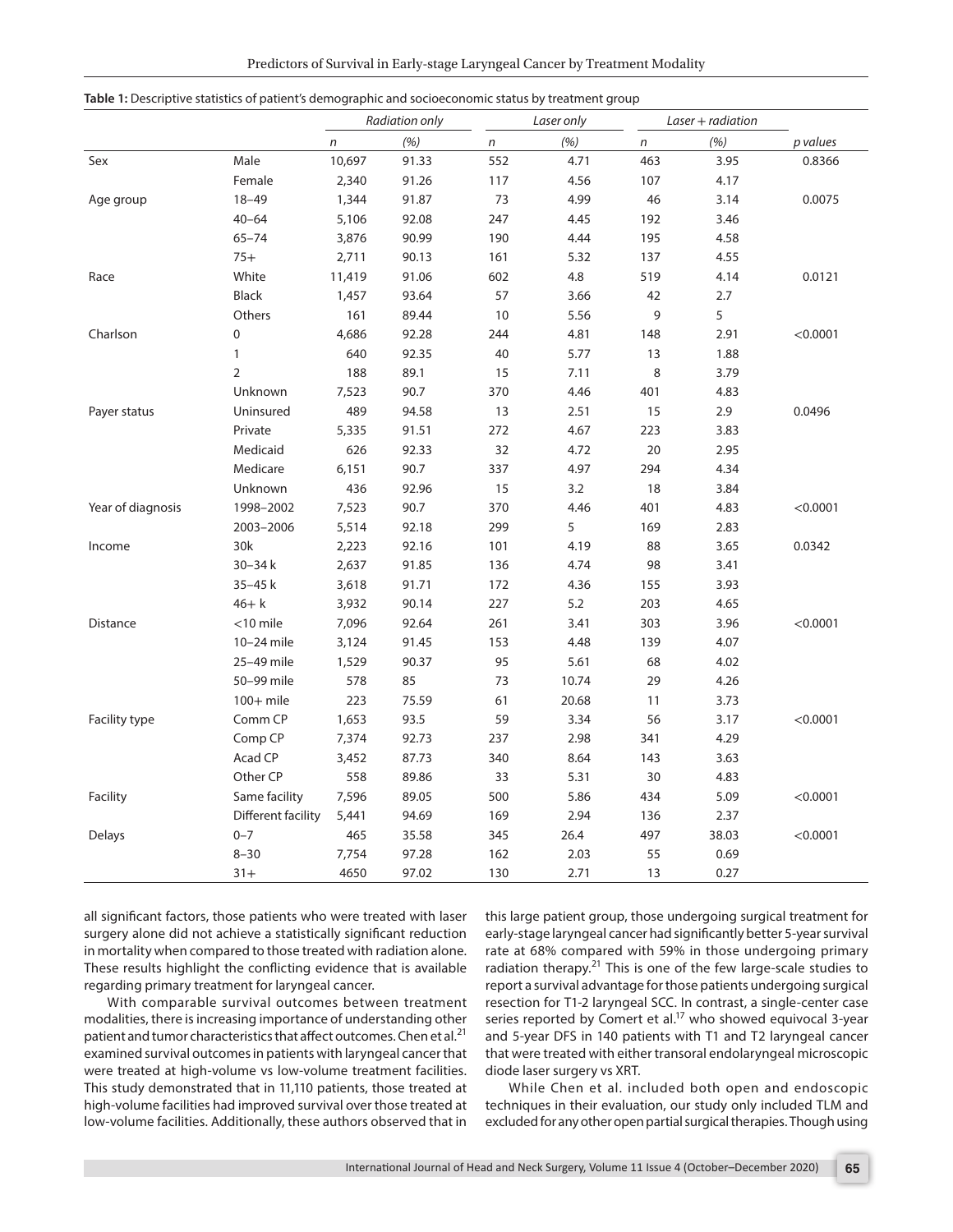|                   |                      | Radiation only |             |             | Laser only  |              | $Laser + radiation$ |          |
|-------------------|----------------------|----------------|-------------|-------------|-------------|--------------|---------------------|----------|
|                   |                      | $\mathsf{n}$   | (%)         | n           | (%)         | $\mathsf{n}$ | (% )                | p values |
| Sex               | Male                 | 10,697         | 91.33       | 552         | 4.71        | 463          | 3.95                | 0.8366   |
|                   | Female               | 2,340          | 91.26       | 117         | 4.56        | 107          | 4.17                |          |
| T-stage           |                      | 4,279          | 90.31       | 258         | 5.45        | 201          | 4.24                | < 0.0001 |
|                   | 1A                   | 3,498          | 88.24       | 282         | 7.11        | 184          | 4.64                |          |
|                   | 1B                   | 936            | 92.13       | 48          | 4.72        | 32           | 3.15                |          |
|                   | 2                    | 4,324          | 94.87       | 81          | 1.78        | 153          | 3.36                |          |
| Clinic path stage |                      | 8,748          | 89.69       | 588         | 6.03        | 418          | 4.29                | < 0.0001 |
|                   | $\overline{2}$       | 4,289          | 94.85       | 81          | 1.79        | 152          | 3.36                |          |
| Margins           | Negative             | $\mathbf 0$    | 0           | 425         | 71.07       | 173          | 28.93               | < 0.0001 |
|                   | Residual tumor       | $\Omega$       | 0           | 16          | 42.11       | 22           | 57.89               |          |
|                   | Micro res tumor eye- | $\mathbf{0}$   | 0           | 32          | 45.71       | 38           | 54.29               |          |
|                   | Micro res tumor eye+ | $\Omega$       | 0           |             | 3.33        | 29           | 96.67               |          |
|                   | <b>Unknown</b>       | 13,037         | 98.27       | 91          | 0.69        | 139          | 1.05                |          |
| Laser             | None laser           | 13,037         | 100         | $\mathbf 0$ | $\mathbf 0$ | $\mathbf 0$  | $\mathbf 0$         |          |
|                   | Laser only           | $\mathbf 0$    | $\mathbf 0$ | 669         | 54          | 570          | 46                  |          |
| Radiation         | None radiation       | $\Omega$       | 0           | 669         | 100         | $\mathbf 0$  | $\mathbf 0$         |          |
|                   | Radiation            | 13,037         | 95.81       | $\mathbf 0$ | 0           | 570          | 4.19                |          |
| Chemo             | No chemo             | 13,037         | 91.32       | 669         | 4.69        | 570          | 3.99                |          |
| Primary site      | Glottis              | 9,947          | 90.77       | 559         | 5.1         | 453          | 4.13                | < 0.0001 |
|                   | Larynx, NOS          | 572            | 93.46       | 14          | 2.29        | 26           | 4.25                |          |
|                   | Supraglottis         | 2,518          | 93.09       | 96          | 3.55        | 91           | 3.36                |          |

**Table 2:** Descriptive statistics of patient's clinical characteristics by treatment group

**Table 3:** Three and 5-year overall survival by T stage and treatment and primary site

|              |                     | 3-year survival |           |             |              | 5-year survival |             |
|--------------|---------------------|-----------------|-----------|-------------|--------------|-----------------|-------------|
|              |                     | Survival (%)    | Lower (%) | Upper $(%)$ | Survival (%) | Lower (%)       | Upper $(%)$ |
|              | <b>ALL</b>          | 79.1            | 78.4      | 79.8        | 68.0         | 67.2            | 68.8        |
| T stage      |                     | 82.3            | 81.1      | 83.4        | 71.6         | 70.2            | 72.9        |
|              | 1a                  | 86.0            | 84.8      | 87.1        | 76.8         | 75.4            | 78.2        |
|              | 1 <sub>b</sub>      | 80.1            | 77.5      | 82.7        | 69.3         | 66.3            | 72.3        |
|              | 2                   | 69.3            | 67.9      | 70.7        | 56.4         | 54.9            | 57.9        |
| Treatments   | Laser only          | 87.2            | 84.5      | 89.8        | 78.8         | 75.5            | 82.1        |
|              | Radiation only      | 78.5            | 77.7      | 79.2        | 67.2         | 66.4            | 68.1        |
|              | Laser $+$ radiation | 81.7            | 78.5      | 85.0        | 72.6         | 68.8            | 76.5        |
| Primary site | Glottis             | 82.3            | 81.5      | 83.0        | 71.9         | 71.0            | 72.8        |
|              | Larynx              | 70.6            | 66.8      | 74.3        | 60.0         | 55.8            | 64.1        |
|              | Supraglottis        | 67.8            | 66.0      | 69.6        | 53.9         | 51.9            | 55.9        |

the same database, Chen et al. only included patients that were diagnosed from 1996 to 1998, while our study included patients diagnosed from 1998 to 2006. Both studies highlight a discrepancy in survival based on treatment facility, insurance status, and race. Our multivariate analysis concurs that patients with Medicare, Medicaid, or uninsured had worse outcomes when compared with privately insured. In addition, our multivariate analysis reflects that age >44 years, Charlson score >1, T2 stage of primary tumor, and supraglottic subsite are also significantly associated with worse outcomes.

Another recent study by Misono et al. $^{22}$  looked at patients with T1 glottic lesions and concluded that those patients whose treatment included surgical therapy had better survival than those treated with XRT only.<sup>22</sup> This study utilized the surveillance,

epidemiology, and end results (SEER) Medicare database that only includes patients with Medicare Part A and Part B, and only patients older than 66 years. In this patient group, these authors found that patients undergoing surgical excision or surgery plus XRT exhibited better overall survival compared with patients who were treated nonsurgically. They also were able to identify black race and increased medical comorbidity with worse survival. Despite this study being limited by only including Medicare-enrolled patients older than 66 years, and those with T1 lesions only, they were still able to demonstrate black race and increased comorbidity index as being negatively associated with survival.

In our study, the survival advantage for surgery over XRT did not reach statistical significance; however, the data imply a trend toward improved survival. The TLM plus XRT group did

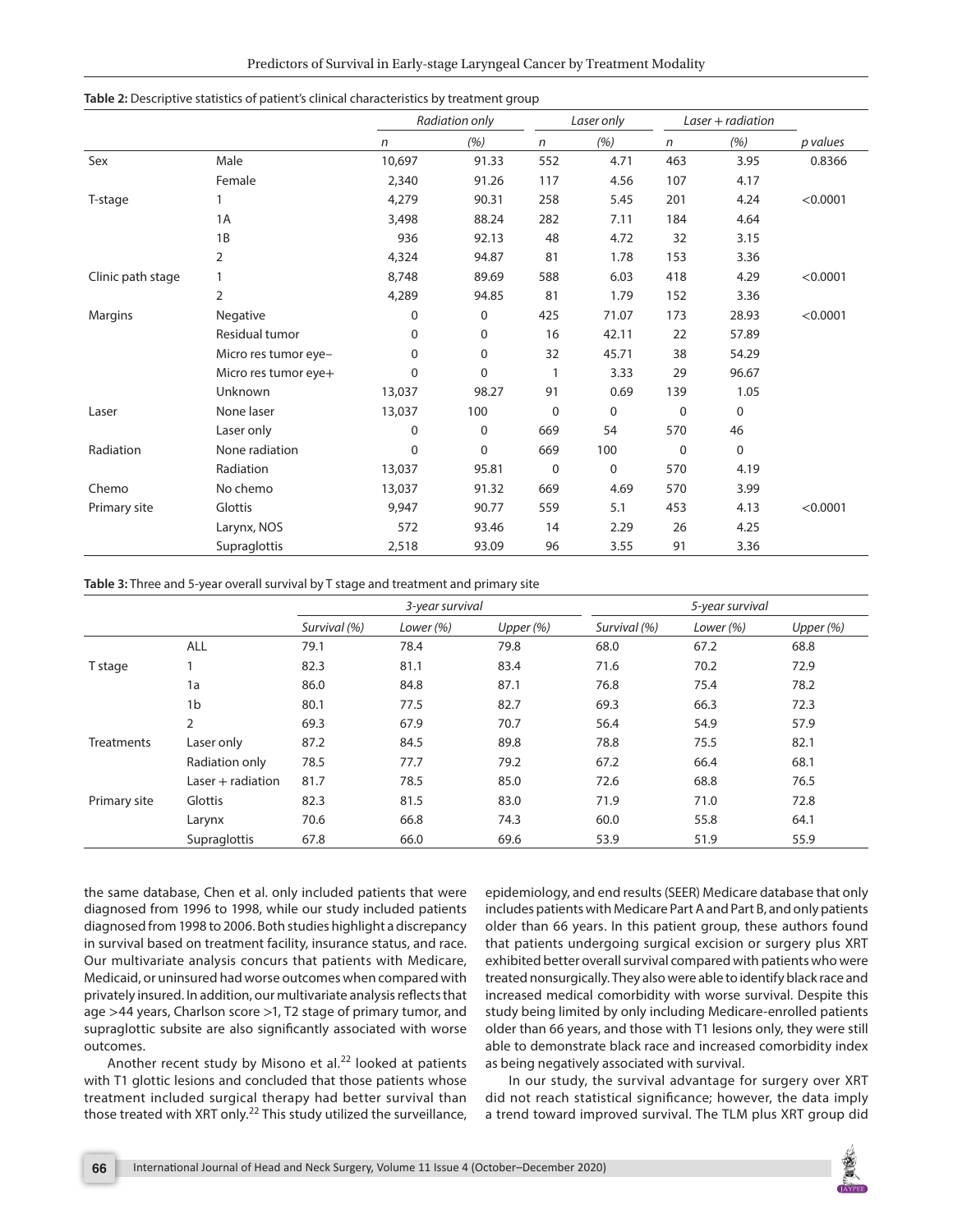|                 | Subjects            | n      | ╯<br>MOS | Lower                    | Upper                    | Log-rank | Trend   |
|-----------------|---------------------|--------|----------|--------------------------|--------------------------|----------|---------|
| Sex             | Male                | 11,724 | 8.99     | 8.74                     | 9.28                     |          |         |
|                 | Female              | 2,568  | 8.54     | 7.92                     | 9.01                     |          |         |
| AJCC stage      | Stage 1             | 9,750  | 10.2     | 9.89                     | 10.42                    |          |         |
|                 | Stage 2             | 4,526  | 6.2      | 5.90                     | 6.49                     |          |         |
| Age             | $18 - 49$           | 1,463  | >14.48   | $\overline{\phantom{0}}$ | $\overline{\phantom{a}}$ | < 0.001  | < 0.001 |
|                 | $50 - 64$           | 5,554  | 12.35    | 11.83                    | 12.98                    |          |         |
|                 | $65 - 74$           | 4,263  | 8.35     | 7.95                     | 8.65                     |          |         |
|                 | $75+$               | 3,012  | 4.76     | 4.50                     | 4.96                     |          |         |
| Race            | White               | 12,555 | 8.91     | 8.68                     | 9.22                     | 0.0021   |         |
|                 | Black               | 1,557  | 8.41     | 7.64                     | 9.25                     |          |         |
|                 | Other               | 180    | 11.93    | 9.54                     | $\overline{\phantom{a}}$ |          |         |
| Comorbidity     | 0                   | 5,083  | 8.84     | 8.57                     | 9.24                     | < 0.001  |         |
|                 | $\mathbf{1}$        | 695    | 6.98     | 6.14                     | 7.76                     |          |         |
|                 | $\overline{2}$      | 211    | 2.85     | 2.47                     | 3.68                     |          |         |
|                 | Unknown             | 8,303  | 9.03     | 8.74                     | 9.37                     |          |         |
| Payer           | Uninsure            | 520    | 11.14    | 8.76                     | $\qquad \qquad -$        | < 0.001  |         |
|                 | Private             | 5,835  | 13.01    | 12.53                    | $\equiv$                 |          |         |
|                 | Medicaid            | 679    | 8.3      | 7.16                     | 9.23                     |          |         |
|                 | Medicare            | 6,789  | 6.45     | 6.26                     | 6.67                     |          |         |
|                 | Unknown             | 469    | 9.35     | 7.96                     | 10.87                    |          |         |
| Income          | $<$ 30 k            | 2,416  | 7.84     | 7.42                     | 8.45                     | < 0.001  | < 0.001 |
|                 | 30-34 k             | 2,873  | 8.5      | 7.95                     | 8.85                     |          |         |
|                 | 35-45 k             | 3,947  | 8.59     | 8.24                     | 9.03                     |          |         |
|                 | $46k+$              | 4,370  | 9.95     | 9.56                     | 10.42                    |          |         |
| Facility type   | Comm CP             | 1,769  | 8.42     | 7.75                     | 8.99                     | 0.0006   |         |
|                 | Comp CP             | 7,961  | 8.68     | 8.46                     | 8.97                     |          |         |
|                 | Acad CP             | 3,940  | 9.61     | 9.26                     | 9.96                     |          |         |
|                 | Other               | 622    | 8        | 7.05                     | 10.55                    |          |         |
| Delays in tx    | $0 - 7$             | 1,309  | 9.86     | 9.227                    | 10.55                    | < 0.001  | < 0.001 |
|                 | $8 - 30$            | 7,981  | 9.24     | 8.841                    | 9.512                    |          |         |
|                 | $31 +$              | 4,796  | 8.19     | 7.748                    | 8.605                    |          |         |
| Treatment       | Radiation           | 13,047 | 8.68     | 8.48                     | 8.91                     | < 0.001  | < 0.001 |
|                 | Laser only          | 671    | 10.35    | 9.90                     | 12.84                    |          |         |
|                 | $Laser + radiation$ | 574    | 10.55    | 9.40                     | 13.40                    |          |         |
| T stage         | 1                   | 4,740  | 9.51     | 9.11                     | 9.89                     | < 0.001  | < 0.001 |
|                 | $1A$                | 3,967  | 11.53    | 10.85                    | 12.16                    |          |         |
|                 | 1B                  | 1,016  | 9.07     | 8.49                     | 9.89                     |          |         |
|                 | $\overline{2}$      | 4,569  | 6.23     | 5.91                     | 6.50                     |          |         |
| Clin path stage | $\mathbf{1}$        | 9,759  | 10.19    | 9.89                     | 10.42                    | < 0.001  |         |
|                 | $\overline{2}$      | 4,533  | 6.23     | 5.91                     | 6.50                     |          |         |
| Laser           | No laser            | 13,047 | 8.68     | 8.482                    | 8.906                    | < 0.001  |         |
|                 | Laser               | 1,245  | 10.55    | 9.9                      | 12.46                    |          |         |
| Radiation       | No radiation        | 671    | 10.35    | 9.9                      | 12.84                    | < 0.001  |         |
|                 | Radiation           | 13,621 | 8.76     | 8.539                    | 8.986                    |          |         |
| Margins         | Negative            | 600    | 12.84    | 10.11                    | -                        | < 0.001  |         |
|                 | Residual            | 39     | 13.75    | 4.791                    | $\overline{a}$           |          |         |
|                 | Micro res eye-      | 71     | 9.64     | 6.563                    | 12.22                    |          |         |
|                 | Micro res eye+      | 30     | >12.8    | 4.991                    | $\qquad \qquad -$        |          |         |
|                 | Unknown             | 13,279 | 8.71     | 8.515                    | 8.944                    |          |         |
| Primary site    | Glottis             | 10,969 | 9.89     | 9.61                     | 10.19                    | 0.0001   |         |
|                 | Larynx              | 613    | 6.92     | 5.938                    | 7.608                    |          |         |
|                 | Supraglottis        | 2,710  | 5.66     | 5.27                     | 6.075                    |          |         |

| Table 4: Univariate analysis of survival by demographics (age, race, facility type, sex, insurance status, income, education), tumor characteristics |  |
|------------------------------------------------------------------------------------------------------------------------------------------------------|--|
| (stage—T1, T1a, T1b, T2, and grade), margin status, and treatment type                                                                               |  |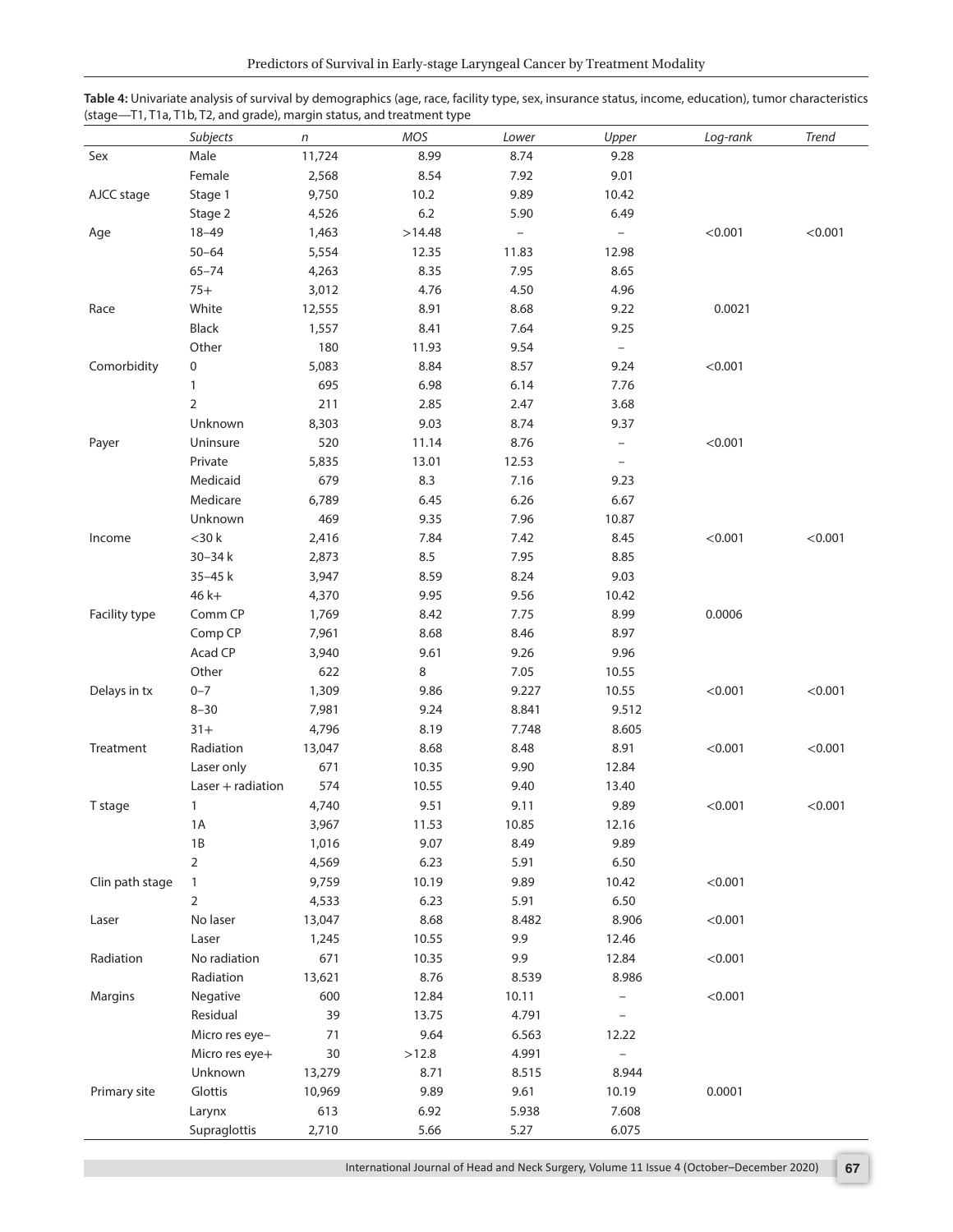#### **Table 5:** Multivariate Cox regression

|                     |                      | HR   | Lower | Upper | p value  |
|---------------------|----------------------|------|-------|-------|----------|
| Sex                 | Female               | 1.00 |       |       |          |
|                     | Male                 | 1.14 | 1.07  | 1.49  | 0.0001   |
| Race                | White                | 1.00 |       |       |          |
|                     | Black                | 1.01 | 0.92  | 1.10  | 0.883    |
|                     | Others               | 0.64 | 0.49  | 0.84  | 0.001    |
| Age                 | $18 - 44$            | 1.00 |       |       |          |
|                     | $45 - 64$            | 1.54 | 1.35  | 1.74  | < 0.0001 |
|                     | $65 - 74$            | 2.30 | 2.00  | 2.63  | < 0.0001 |
|                     | $75+$                | 4.54 | 3.95  | 5.22  | < 0.0001 |
| Payer               | Private              | 1.00 |       |       |          |
|                     | Medicaid             | 1.73 | 1.52  | 1.97  | < 0.0001 |
|                     | Medicare             | 1.32 | 1.22  | 1.43  | < 0.0001 |
|                     | Uninsured            | 1.41 | 1.20  | 1.66  | < 0.0001 |
|                     | Unknown              | 1.19 | 1.02  | 1.39  | 0.030    |
| Income              | $45k+$               | 1.00 |       |       |          |
|                     | 30 k                 | 1.21 | 1.11  | 1.31  | < 0.0001 |
|                     | 30-34 k              | 1.14 | 1.05  | 1.23  | 0.001    |
|                     | 35-45 k              | 1.09 | 1.01  | 1.16  | 0.019    |
| Charlson            | 0                    | 1.00 |       |       |          |
|                     | $\mathbf{1}$         | 1.14 | 1.01  | 1.30  | 0.036    |
|                     | $\overline{2}$       | 2.17 | 1.82  | 2.59  | < 0.0001 |
|                     | Unknown              | 1.06 | 0.99  | 1.12  | 0.085    |
| Distance            | $<$ 10 miles         | 1.00 |       |       |          |
|                     | 10-24 miles          | 0.99 | 0.93  | 1.06  | 0.792    |
|                     | 25-49 miles          | 1.00 | 0.92  | 1.09  | 0.999    |
|                     | 50-99 miles          | 0.89 | 0.78  | 1.02  | 0.093    |
|                     | 100+ miles           | 1.09 | 0.90  | 1.32  | 0.384    |
| Diag txt facility   | Same facility        | 1.00 |       |       |          |
|                     | Different facility   | 0.99 | 0.93  | 1.04  | 0.591    |
| Facility            | Academic CP          | 1.00 |       |       |          |
|                     | Comm CP              | 1.09 | 0.99  | 1.19  | 0.071    |
|                     | Comp CP              | 1.06 | 0.99  | 1.12  | 0.096    |
|                     | Other CP             | 1.15 | 0.94  | 1.41  | 0.171    |
| Delays treat (days) | $31+$                | 1.00 |       |       |          |
|                     | $0 - 7$              | 1.10 | 0.96  | 1.25  | 0.163    |
|                     | $8 - 30$             | 0.87 | 0.82  | 0.92  | < 0.0001 |
| T stage             | 1                    | 1.00 |       |       |          |
|                     | 1A                   | 0.93 | 0.86  | 1.00  | 0.044    |
|                     | 1B                   | 1.18 | 1.05  | 1.31  | 0.005    |
|                     | $\overline{2}$       | 1.55 | 1.46  | 1.66  | < 0.0001 |
| Margins             | Negative             | 1.00 |       |       |          |
|                     | Micro res tumor eye+ | 1.61 | 0.82  | 3.06  | 0.169    |
|                     | Micro res tumor eye- | 1.52 | 1.01  | 2.36  | 0.043    |
|                     | Residual tumor       | 1.17 | 0.64  | 2.01  | 0.661    |
|                     | Unknown              | 1.23 | 0.91  | 1.58  | 0.192    |
| Primary site        | Glottis              | 1.00 |       |       |          |
|                     | Larynx, NOS          | 1.33 | 1.18  | 1.51  | < 0.0001 |
|                     | Supraglottis         | 1.73 | 1.62  | 1.86  | < 0.0001 |
| Treatment           | Radiation only       | 1.00 |       |       |          |
|                     | Laser only           | 0.77 | 0.57  | 1.01  | 0.055    |
|                     | $Laser + radiation$  | 0.65 | 0.50  | 0.84  | 0.001    |

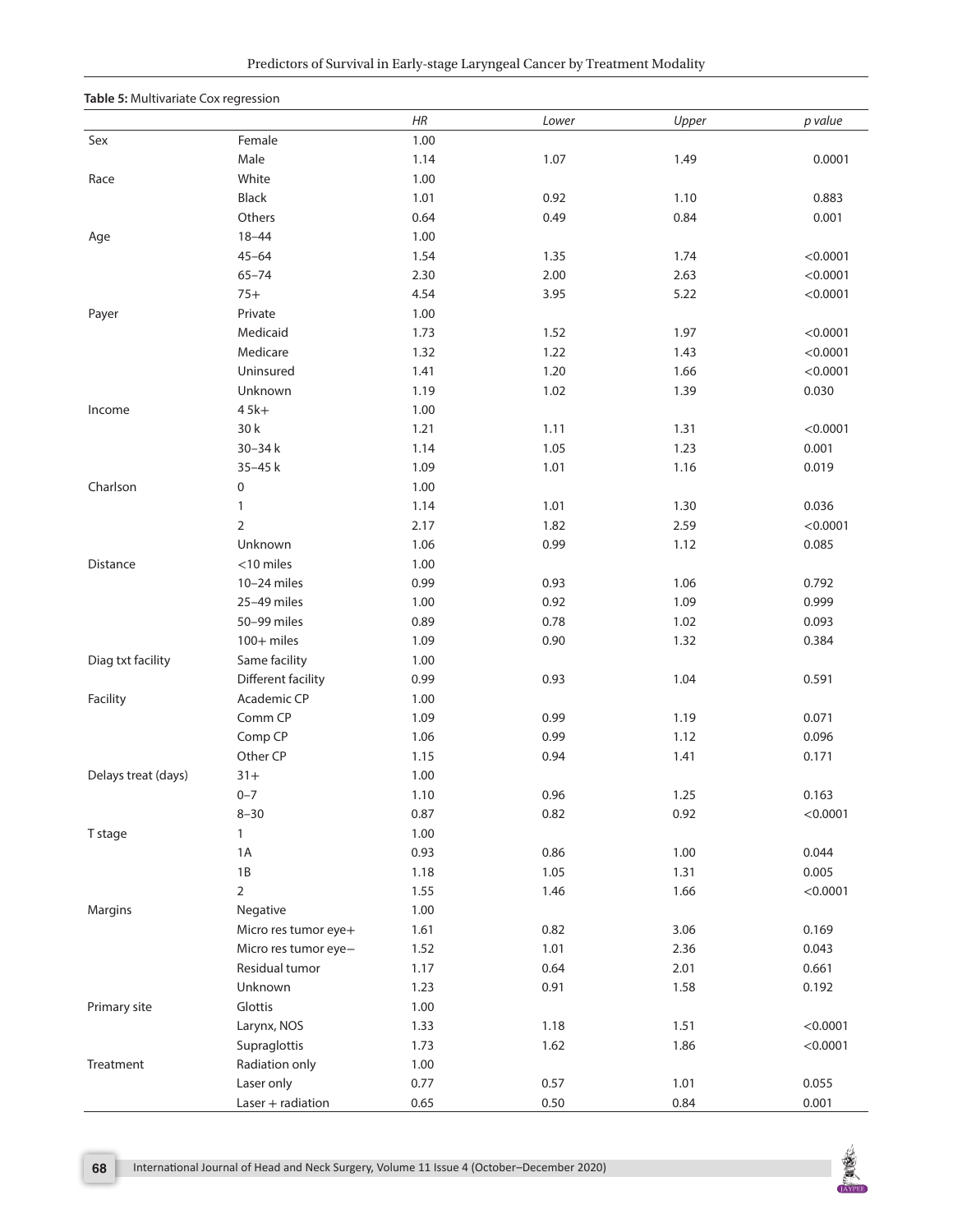

**Fig. 1:** Adjusted median overall survival by treatment modality

reach significance, as would be expected when comparing single modality vs multimodality therapy, with the suspicion that surgical examination better identified those deeply invasive tumors or paraglottic space invasion that was not easily identifiable on preoperative workup. To fully elucidate differences in outcomes for primary TLM vs XRT, a prospective, randomized controlled trial would likely be required with extensive follow-up. While this may be prohibitive from a cost perspective, if we assume a multivariate HR of 0.77 for TLM compared to XRT, a two-tailed study powered to 0.8 with a significance value set at  $p = 0.05$  would only require 185 patients in each treatment arm to adequately power the study (Stata corp.). Given the advent of recent multiinstitutional, oropharyngeal surgical trials, these numbers do not seem so daunting.

There were many limitations to the present study. The NCDB does not maintain data on recurrence and smoking status, both of which are significant factors for survival in head and neck cancer patients. Due to the retrospective nature of the study, selection bias, especially for chosen treatment modality, is an issue. Within the TLM group, patients were more likely to receive laser surgery upfront if they had a T1 glottic tumor, rather than a supraglottic or T2 SCCA. Additionally, laser surgery was administered more often at academic centers. These factors may explain the lack of significance seen with the HR in the multivariate analysis when comparing the laser-only cohort to the radiation-only patients (*p* = 0.055). Many other subtle issues can determine choice of treatment such as the functional status of the voice, surgeon comfort, availability of technology, etc. The NCDB also does not collect data on cause of death, which makes overall survival the reported marker for mortality. Thus, patients who were more debilitated or more likely to die of nonlaryngeal cancer-related causes may have received primary radiation, which could account for the survival differences.

#### **CONCLUSION AND CLINICAL SIGNIFICANCE**

Early-stage laryngeal cancer is amenable to XRT and/or surgical resection as primary therapy. Our study concludes that patients with early-stage laryngeal cancer showed improved survival when treated with TLM vs XRT; however, these results did not reach significance when controlling for other factors. However, those patients treated with laser therapy and radiation did achieve a

statistically significant improved survival over radiation alone suggesting that surgical staging may play an important role in this disease process. Advanced age, increased comorbidity index score, lower income, black race, Medicare, Medicaid, and uninsured, T2 stage, and supraglottic subsite were all associated with worse overall survival.

#### **Ac k n ow l e d gme n ts**

The authors wish to acknowledge the Commission on Cancer of the American College of Surgeons and the American Cancer Society for making public data available through the NCDB. The data used in this study were derived from a deidentified NCDB file. The American College of Surgeons and the Commission on Cancer have not verified and are not responsible for the analytic or statistical methodology employed or the conclusions drawn from these data by the investigator.

#### **REFERENCES**

- 1. Chen AY, Fedewa S, Zhu J. Temporal trends in the treatment of early- and advanced-stage laryngeal cancer in the United States, 1985-2007. Archi Otolaryngol Head Neck Surg 2011;137(10):1017–1024. DOI: 10.1001/archoto.2011.171.
- 2. Hartl DM, Ferlito A, Brasnu DF, et al. Evidence-based review of treatment options for patients with glottic cancer. Head Neck 2011;33(11):1638–1648. DOI: 10.1002/hed.21528.
- 3. Hartl DM. Evidence-based practice: management of glottic cancer. Otolaryngol Clin North America 2012;45(5):1143–1161. DOI: 10.1016/ j.otc.2012.06.014.
- 4. Ogol'tsova ES, Paches AI, Matiakin EG, et al. Comparative evaluation of the effectiveness of radiotherapy, surgery and combined treatment of stage I-II laryngeal cancer (T1-2NoMo) based on the data of a cooperative randomized study. Vestn Otorinolaringol 1990. 3–7.
- 5. Dey P, Arnold D, Wight R, et al. Radiotherapy versus open surgery versus endolaryngeal surgery (with or without laser) for early laryngeal squamous cell cancer. Cochrane Database Systemat Rev 2002(2):CD002027.
- 6. Ambrosch P. The role of laser microsurgery in the treatment of laryngeal cancer. Curr Opin Otolaryngol Head Neck Surg 2007;15(2):82–88. DOI: 10.1097/MOO.0b013e3280147336.
- 7. Higgins KM. What treatment for early-stage glottic carcinoma among adult patients:  $CO<sub>2</sub>$  endolaryngeal laser excision versus standard fractionated external beam radiation is superior in terms of cost utility? Laryngoscope 2011;121(1):116–134. DOI: 10.1002/lary. 21226.
- 8. Foote RL, Buskirk SJ, Grado GL, et al. Has radiotherapy become too expensive to be considered a treatment option for early glottic cancer? Head Neck 1997;19(8):692–700. DOI: 10.1002/(SICI)1097- 0347(199712)19:8<692::AID-HED7>3.0.CO;2-0.
- 9. Smith JC, Johnson JT, Cognetti DM, et al. Quality of life, functional outcome, and costs of early glottic cancer. Laryngoscope 2003;113(1):68–76. DOI: 10.1097/00005537-200301000-00013.
- 10. Goor KM, Peeters AJGE, Mahieu HF, et al. Cordectomy by CO<sub>2</sub> laser or radiotherapy for small T1a glottic carcinomas: costs, local control, survival, quality of life, and voice quality. Head Neck 2007;29(2): 128–136. DOI: 10.1002/hed.20500.
- 11. Sjögren EV, van Rossum MA, Langeveld TPM, et al. Voice outcome in T1a midcord glottic carcinoma: Laser surgery vs radiotherapy. Archi Otolaryngol Head Neck Surg 2008;134(9):965–972. DOI: 10.1001/ archotol.134.9.965.
- 12. Cohen SM, Garrett CG, Dupont WD, et al. Voice-related quality of life in T1 glottic cancer: irradiation versus endoscopic excision. Ann Otol Rhinol Laryngol 2006;115(8):581–586. DOI: 10.1177/000348940611500803.
- 13. Peeters AJ, van Gogh CD, Goor KM, et al. Health status and voice outcome after treatment for T1a glottic carcinoma. Eur Arch